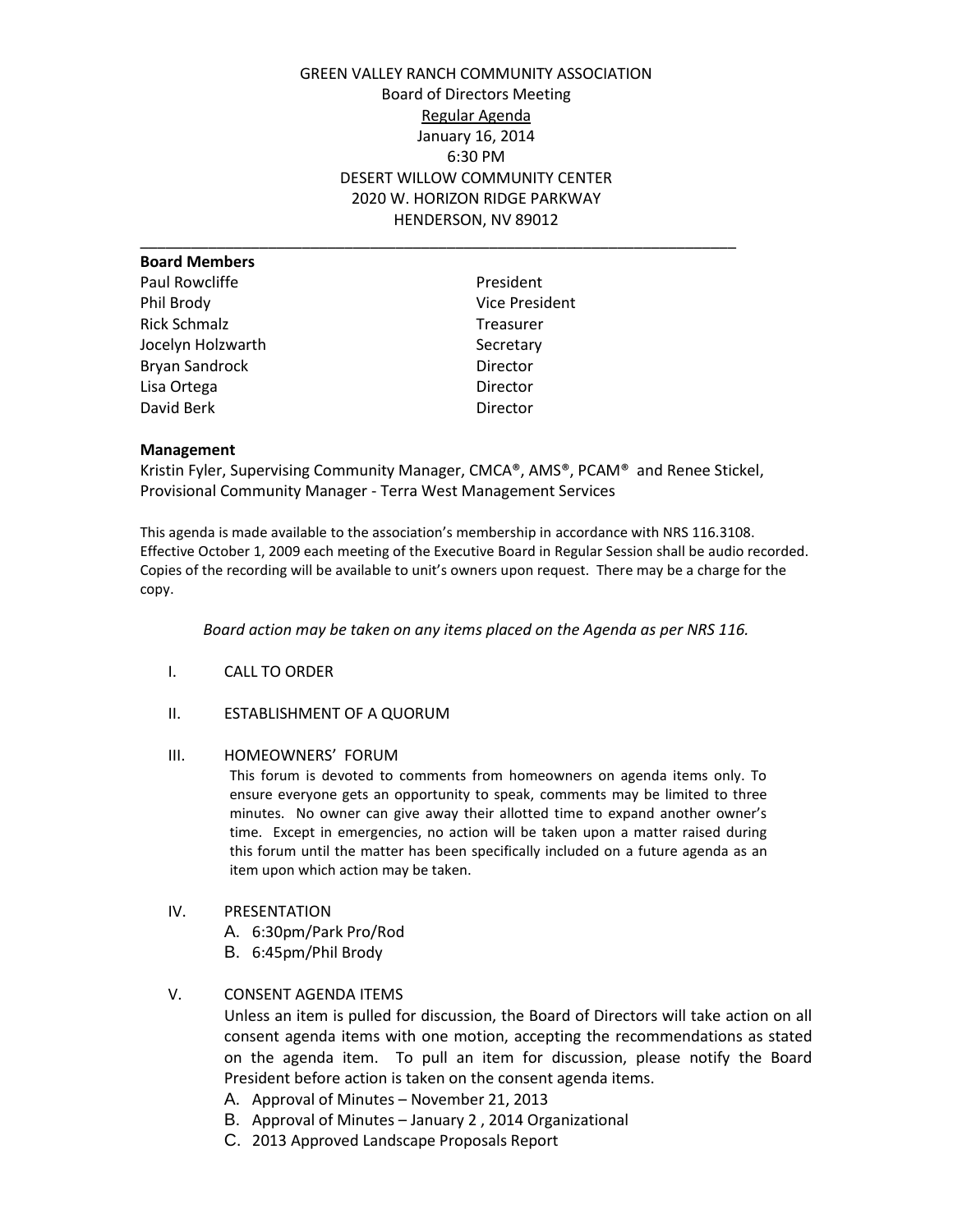- D. Acceptance of Financials October and November 2013
- E. Next Meeting February 20, 2014
- F. Annual Calendar
- G. Reserve Expense Report
- H. 2013 Pending Reserve Projects
- I. 2014 Pending Reserve Projects
- J. 2015 Reserve Projects

# VI. FINANCIAL REVIEW

A. Treasurers Report

- VII. UNFINISHED BUSINESS
	- A. Installation of benches tables outside the Multi-Generational Center/Rest Stop Bids –Motion/Discuss/Review to approve bid
		- 1. GB Group (8') \$7,599.00, (7') \$5,923.00
		- 2. MD House benches only 3- \$5,295, 8' for 3 \$9,384
		- 3. Nigro \$12,200.99
	- B. MK House Consulting / Wall and Sidewalk Repairs
		- 1. Project #12378/Repair and paint Stucco Arches/Mystic Bay \$1,100.00/Operating Expense
		- 2. Project #12487/Wall damage/Jupiter Hills \$2,354.00
	- C. Replace the pole lights throughout the community Motion/Discuss/Review to approve lighting engineer
	- D. Update of electrical engineer on Motion/Discuss/Review to approve site plan to bid out electrical work
		- 1. installing lighting on the trail across from Friendship Park
		- 2. Repairing the lighting at the rest stops, palms and trails south side of Paseo Verde
	- E. Graffiti Contract Motion/Discuss/Review to approve company for the graffiti contract (sealed bid)
	- F. Landscape Committee Charter Motion/Discuss/Review to approve the changes of the landscape committee charter per the committee
	- G. Asphalting the trail across from Friendship Park Update
	- H. Repair, Painting and Numbering of light poles Updates
	- I. Finance Committee Charter– Motion/Discuss/Review draft charter
	- J. Legal opinion on handing out the documents to a professional appearance that are not recorded– Motion/Discuss/Review to re-write documents
	- K. Cost to covert and clean up documents Motion/Discuss/Review to approve the cleanup of documents
	- L. Wall issues throughout the community Motion/Discuss/Review to approve structural engineer
	- M. Revised of the cap per job for replacement of greenery and/or rocks with management oversight – Review/Discuss/Motion to approve \$750 for a single project and not to exceed \$3,000 per month
	- N. Rock Replenishment for east side and west side of Paseo Verde and east west and north south trails – Motion/Discuss/Review to approve an amount per month or replenishment of rock
	- O. Park Pro Proposals/Park repairs
		- 1. Remove and replace the sand at Cozy Hill Circle Park to comply with IPEMA – Motion/Discuss/Review to approve the removal of the sand and the installation of woodchips for \$5,321.50 – Reserve CID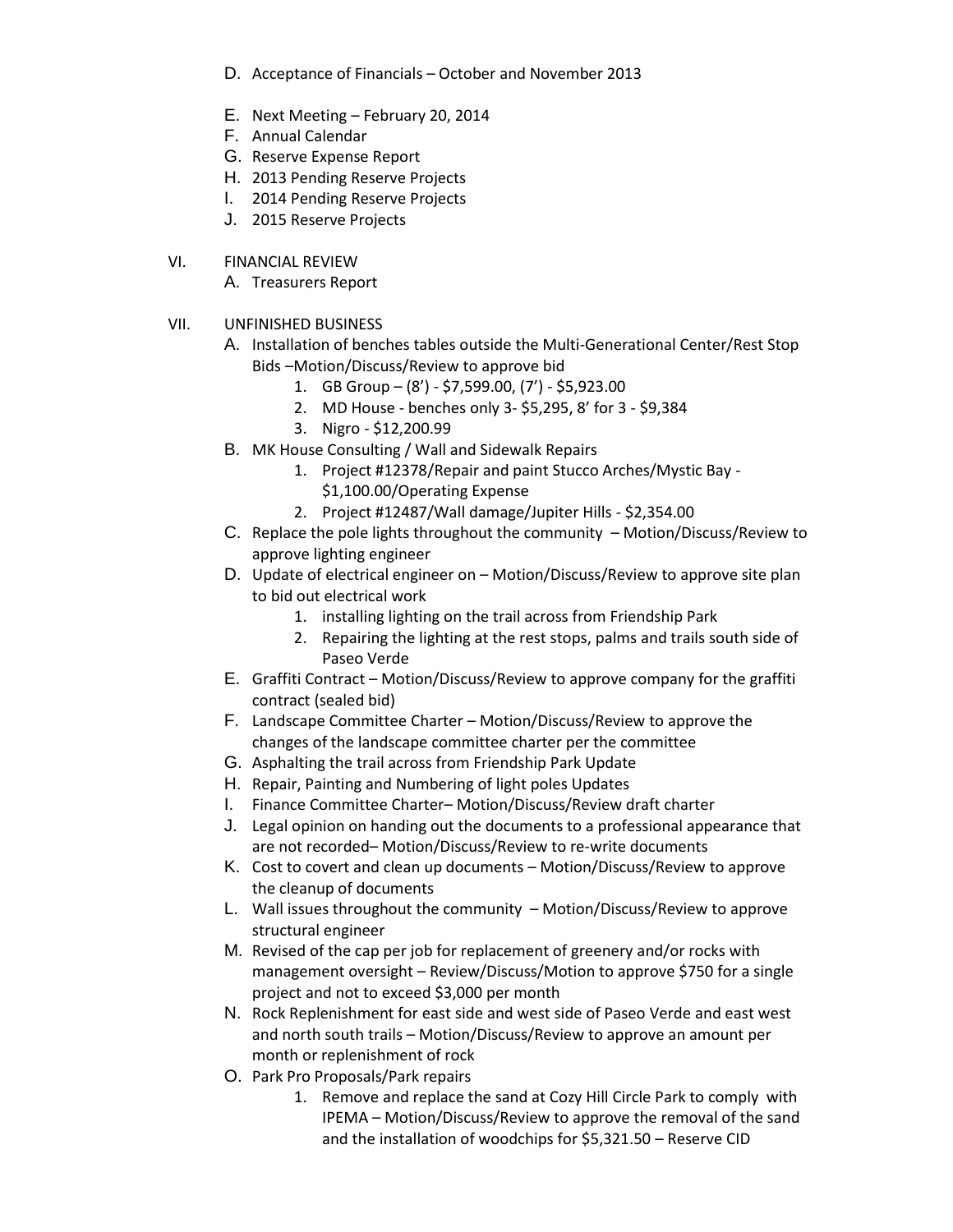- 2. Remove and replace the vinyl decks, stairs and transfer points of Cozy Hill Park – Motion/Discuss/Review to approve the removal and replacement of the decks, stairs and transfer points of \$4,658.01 – Reserve CID
- 3. E-mail from Park Pro and a proposal to remove and replace damaged decks, platforms and stairs and replace - Motion/Discuss/Review to approve the removal and replacement of \$27,839.36 or look at the pour in place rubber – Reserve CID
- VIII. NEW BUSINESS
	- A. Parliamentary Motion/Discuss/Review to approval a board member as the parliamentary
	- B. Bid Meetings Motion/Discuss/Review to approval of having a bid meeting to open all sealed bids
	- C. MK House Consulting
		- 1. Project #12595/Replace caps with concrete caps/near Windsong Echo - \$1,800/Operating
		- 2. Project #12989/Pony wall caps/Strawberry Hill Park- \$1,540/Reserves
		- 3. Project #13546/Block Wall Repair/Doe Run \$3,471/Operating
		- 4. Project #13325/Planter wall damage/Rainbow View \$3,792/Operating
	- D. Painting of the red curbs Motion/Discuss/Review in creating a RFP or contacting the City of Henderson
	- E. Painting of the Utility boxes Motion/Discuss/Review in creating a RFP or sending out the handyman to paint the utility boxes
	- F. Sidewalk inspections Motion/Discuss/Review in creating a RFP to find a company to inspect the sidewalks or additional cost for inspection from Terra West to inspect the sidewalks
	- G. Sidewalk Maintenance Motion/Discuss/Review in creating a RFP to find a contractor to be the Association sidewalk maintenance contractor
	- H. GVR Station Casino's Sign Improvement Motion/Discuss/Review to approve the new GVR Station Casino's sign improvement
	- I. Increase Communication with Sub-Associations Motion/Discuss/Review on how to increase communication with Sub- Associations' Board of Directors
	- J. Appointment of two Social Committee members Motion/Discuss/Review to appoint Christine Norrbom and Margaret Nordstrom to the Social Committee
	- K. Appointment of two Landscape Committee members Motion/Discuss/Review to appoint Anne Edmunds and Danny Ortega to the Landscape Committee
	- L. Re-assignment of ARC members Motion/Discuss/Review to move Laura Baker as a fulltime member, Candy Lappen as an alternate and accept June Edgar's resignation
	- M. Tree Policy Motion/Discuss/Review to approve the Tree Policy
	- N. Develop RFP for landscape specialist to provide landscape consultant services to the Board of Directors – Motion/Discuss/Review to approve the development of RFP for a landscape specialist
	- O. CAI Renewal Motion/Discuss/Review to approve the renewal of the CAI membership for GVRCA with the update board members
	- P. Repair and Paint stucco damage along Summerwood Trail Motion/Discuss/Review to approve Bob Fix-t to paint and repair missing stucco along 7,800 square feet of wall along Summerwood Trail
	- Q. Terra West Schedule of Fees with regards to accounts going to collections Motion/Review/Discuss to approve the schedule of fees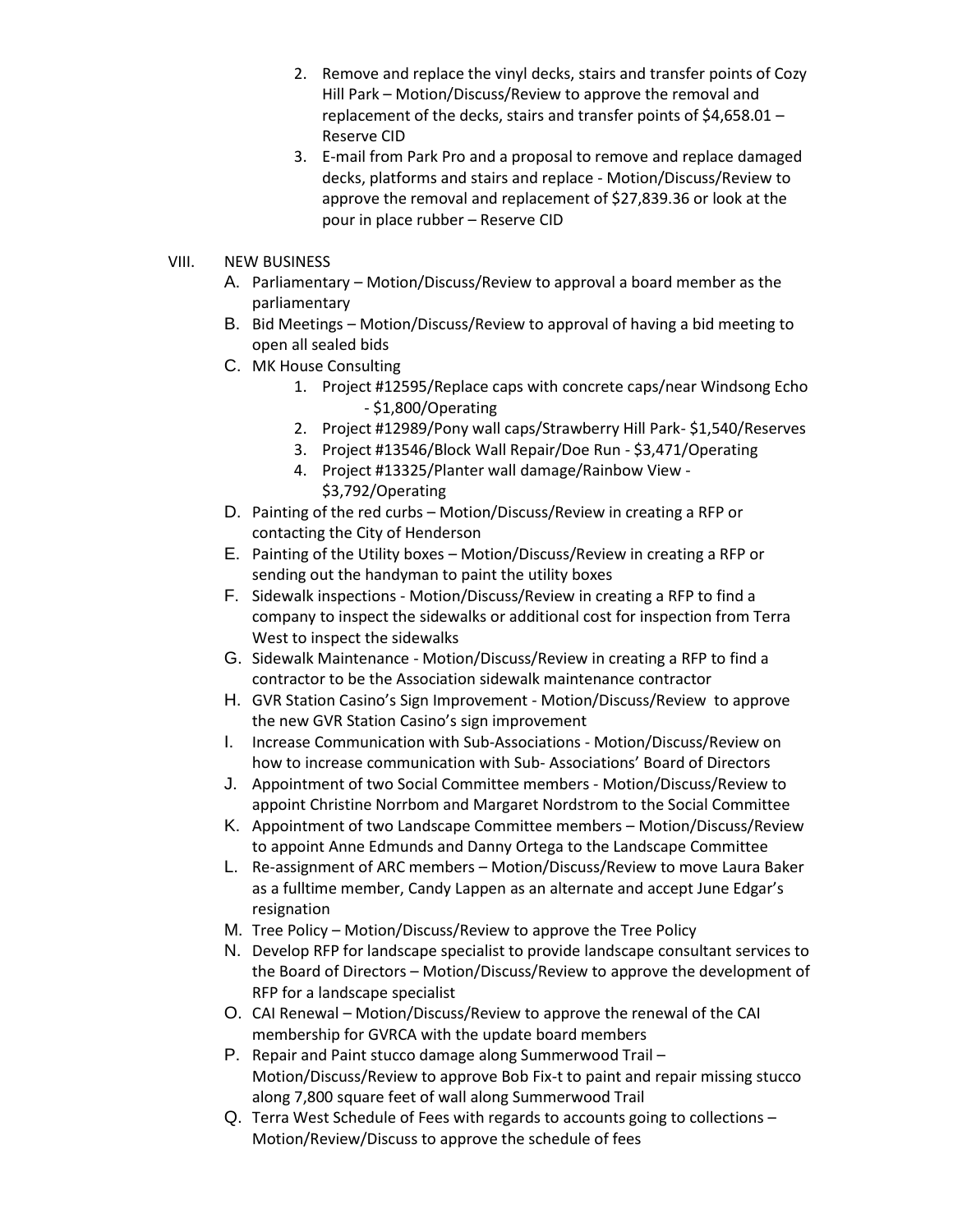- R. Wolf, Rifkin, Shapiro Schulman & Rabkin, LLP rate increase Motion/Discuss/Review the approve of the rate increase
- S. Sidewalk Repairs on Murmuring Sands Motion/Discuss/Review to approve to sidewalk repairs (sealed bids)
- T. Park Committee Motion/Discuss/Review in creating a Park Committee
- U. Playground equipment Inspection Annually Motion/Discuss/Review to create an RFP for annually inspections of the playground equipment
- V. Golf Cart Motion/Discuss/Review the possibility of looking for a used golf cart
- W. Statements Motion/Discuss/Review in sending out statements prior to the due date or leaving as is
- X. Reserve Study Motion/Discuss/Review to approve the update the current Reserve Study with the projects that were completed and were not completed
- Y. Workshop for Landscape and Management Contract Motion/Discuss/Review to set up a date for workshops
- Z. 2014 Goals/Priorities Motion/Discuss/Review to approve the 2014 Goals/Priorities
- AA.Dropbox System Motion/Discuss/Review the protocols on the system
- BB.Banking Account View Only Motion/Discuss/Review to approve the view only of the banking accounts
- CC. Legal Liaison Motion/Discuss/Review to appoint a board member as a Legal Liaison
- DD. City of Henderson Liaison Motion/Discuss/Review to appoint a board member as a City of Henderson Liaison
- EE.RTC Shelter Pad for Bus Stop on Green Valley Parkway Motion/Discuss/Review on the response to RTC
- IX. COMMITTEE REPORTS
	- A. Newsletter/Website/Web Portal
		- 1. Newsletter Update
		- 2. Discussion of possible inclusion of Community Bulletin Board on new website
		- 3. Electronic Communications Committee
		- 4. Website update
		- 5. Electronic distribution of newsletter
	- B. Landscape
		- 1. Palm Tree Transplant Motion/Review/Discuss to approve #12101306SC to transplant palm tree due to the power lines
	- C. Architectural
	- D. Social
	- E. Safety & Security
		- 1. Horizon sub division
	- F. Government Relations
	- G. Ad Hoc Finance Committee
	- H. Management Report
- X. HOMEOWNER LETTERS / REQUESTS (none)
- XI. NEXT MEETING A. February 20, 2014
- XII. HOMEOWNERS' FORUM This forum is devoted to comments from homeowners on general topics. To ensure everyone gets an opportunity to speak, comments